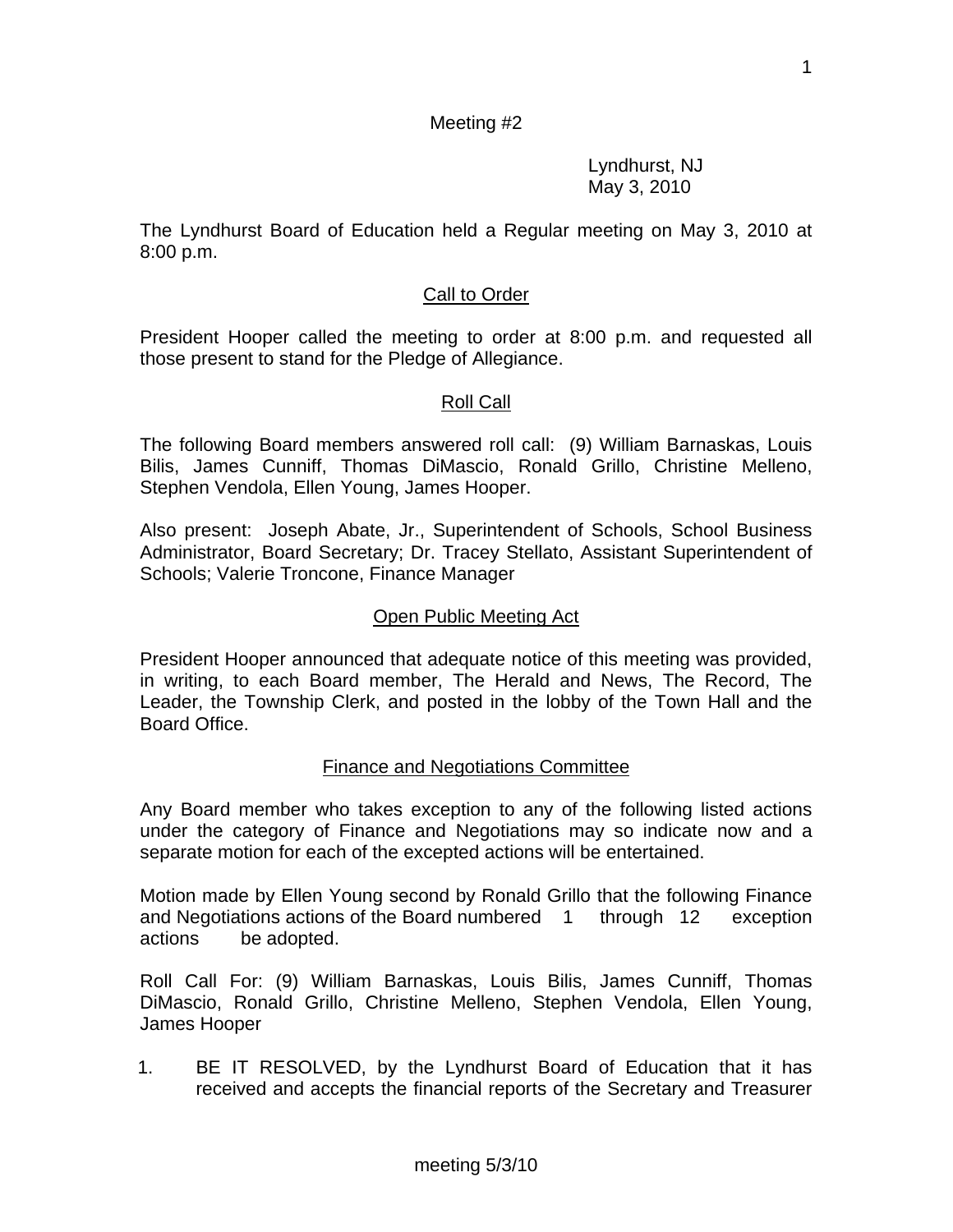of School Monies for the month ended April 30, 2010 and certifies that the reports indicate that no major account or fund is overexpended in violation of NJAC 6A:23-2.11(a) and that sufficient funds are available to meet the district's financial obligations for the remainder of the school year. A copy of the certification shall be included in the minutes.

2. BE IT RESOLVED, that the payroll for the month ended April 30, 2010 be and the same is hereby approved and ordered paid:

| \$1,790,382.97 |
|----------------|
|                |

3. BE IT RESOLVED, that the ACCP/BCCP supplies received and services rendered to the Board of Education of the Township of Lyndhurst, County of Bergen, for the month of April 2010, be and the same are hereby approved and ordered paid:

| Payroll/Payroll Taxes                             | \$7,003.90     |
|---------------------------------------------------|----------------|
| Supplies/Telephone/Misc<br><b>Tuition Refunds</b> | \$393.82<br>S. |
| Total                                             | \$7,397.72     |

4. BE IT RESOLVED, that cafeteria services rendered to the Board of Education of the Township of Lyndhurst, County of Bergen, for the month of April 2010, be and the same are hereby approved and ordered paid:

| Payroll/Payroll Taxes | \$24,308.49 |
|-----------------------|-------------|
| <b>Services</b>       | \$43,413.98 |

- 5. BE IT RESOLVED, that the Lyndhurst Board of Education approve the attached transfers for the month of April 2010.
- 6. BE IT RESOLVED, that the Lyndhurst Board of Education continue to participate in the South Bergen Workers Compensation Insurance Program for the 2010-11 school year.
- 7. BE IT RESOLVED, that the Lyndhurst Board of Education does hereby approve an agreement with the South Bergen Jointure Commission, an approved coordinated Transportation Service Agency, for the purposes of transporting students in accordance with Chapter 53, P.L. 1997 for the time period of July 1, 2010 to June 30, 2011. The services to be provided include, but are not limited to, the coordinated transportation of non-public, out-of –district special education, vocational, summer programs and athletic and field trips.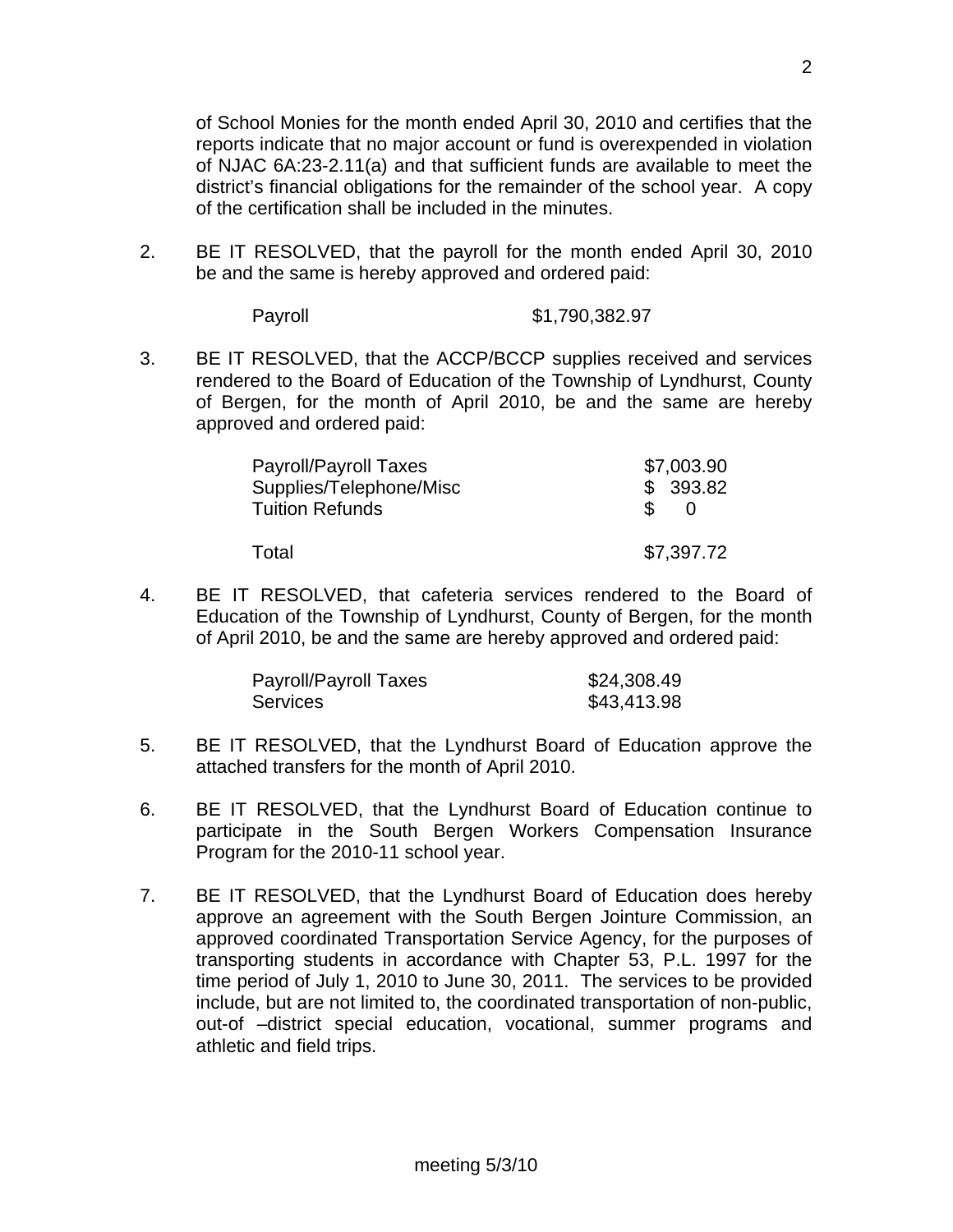8. BE IT RESOLVED, that the Lyndhurst Board of Education approve the following tax shelter annunities:

> AXA Equitable Life Assurance Society First Investors Corporation Metropolitan Life Insurance Company Lincoln Investments

9. BE IT RESOLVED, that the Lyndhurst Board of Education contract with Educational Data Services, Inc. for the 2010-11 school year for the following:

| Licensing & Maintenance Fee   | \$7,740.00 |
|-------------------------------|------------|
| <b>Right to Know Services</b> | \$4,042.00 |

- 10. BE IT RESOLVED, that the Lyndhurst Board of Education contract with the South Bergen Jointure Commission for the use of two (2) classrooms in Jefferson School for the 2010-11 school year at \$64,300.00.
- 11. BE IT RESOLVED, that the Lyndhurst Board of Education approve Wells, Jaworski & Lipman, LLP, Lyndhurst Board of Education Attorney, to appeal Judge Koblitz arbitration ruling regarding NBS (v) LBOE.
- 12. BE IT RESOLVED, that the Lyndhurst Board of Education contract with the South Bergen Jointure Commission for 5 full size special education classrooms: 3 classrooms at Jefferson School and 2 classroom at Valley Brook Campus from July 6, 2010 to July 30, 2010 at \$13,200.00.

## Education and Curriculum Committee

Any Board member who takes exception to any of the following listed actions under the category of Education and Curriculum may so indicate now and a separate motion for each of the excepted actions will be entertained.

Motion made by Thomas DiMascio second by Ronald Grillo that the following Education and Curriculum actions of the Board numbered 1 through 3 exception actions be adopted.

Roll Call For: (9) William Barnaskas, Louis Bilis, James Cunniff, Thomas DiMascio, Ronald Grillo, Christine Melleno, Stephen Vendola, Ellen Young, James Hooper.

1. BE IT RESOLVED, that the Lyndhurst Board of Education approve the following graduation schedule for June 2010.

# June 18, 2010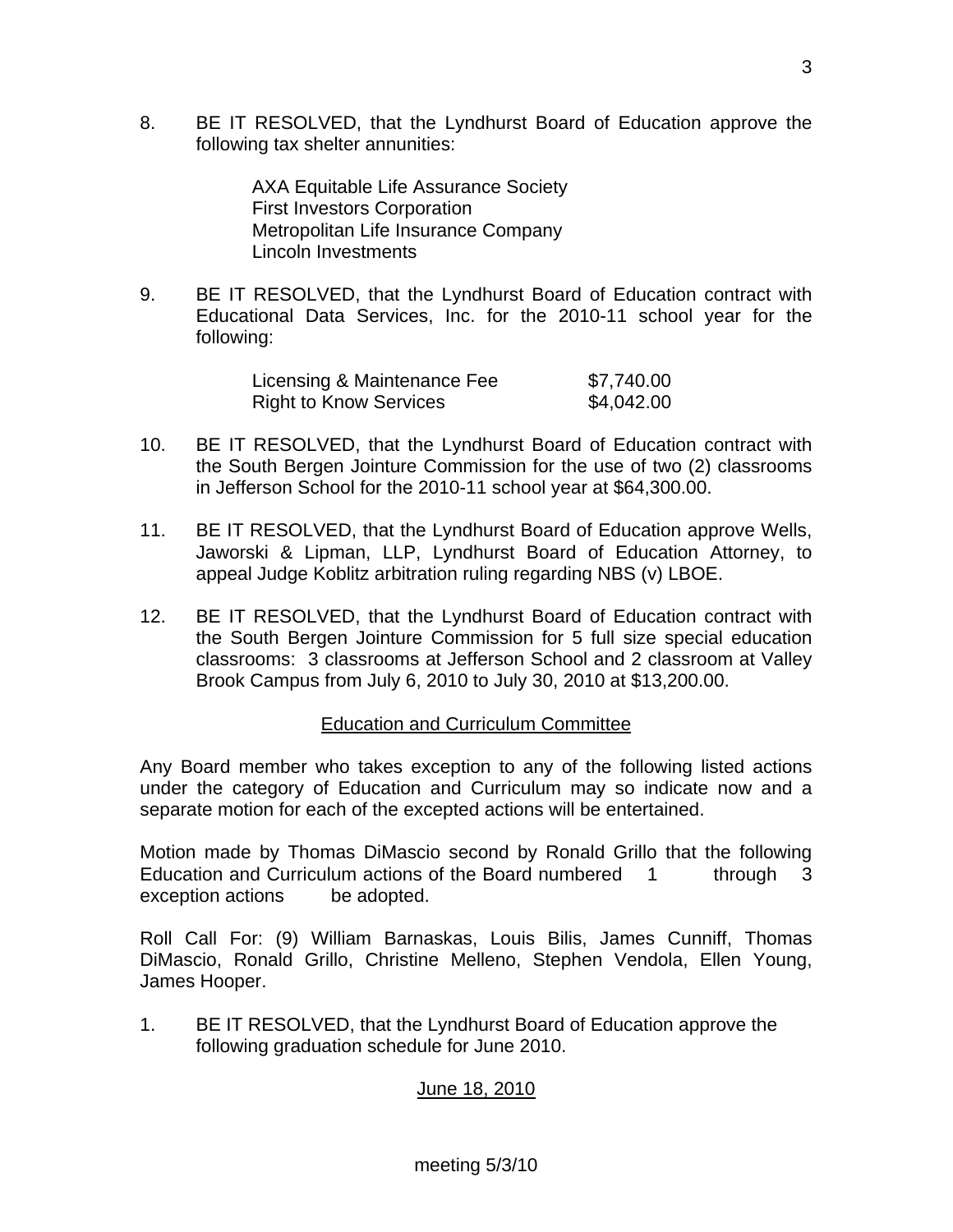#### Lyndhurst High School Graduation 6:30 p.m. Athletic Field June 21, 2010

#### Elementary School Graduation

| <b>Franklin School</b><br><b>Meadowlands Environment Center</b> | 6:30 p.m. |
|-----------------------------------------------------------------|-----------|
| Jefferson School<br>Jefferson School Multi-Purpose Room         | 6:30 p.m. |
| Lincoln School<br>Senior Citizen Center/Lyndhurst Town park     | 6:30 p.m. |
| Roosevelt School<br>Lyndhurst High School Auditorium            | 6:30 p.m. |
| <b>Washington School</b><br>Washington School Auditorium        | 6:30 p.m. |

2. BE IT RESOLVED, that the Lyndhurst Board of Education approve the following schedule for the closing of school June 2010.

June 17, 2010

 Elementary school students dismissed at 1:00 p.m. Elementary school teachers dismissed at 3:20 p.m.

 High School students dismissed at 1:00 p.m. High School teachers dismissed at 3:09 p.m.

June 18, 2010

High School Graduation at 6:30 p.m.

Elementary school students dismissed at 1:00 p.m. Elementary school teachers dismissed at 3:20 p.m.

High School students dismissed at 1:00 p.m. High School teachers dismissed at 1:00 p.m./assigned graduation duties

June 21, 2010

Elementary Graduation at 6:30 p.m.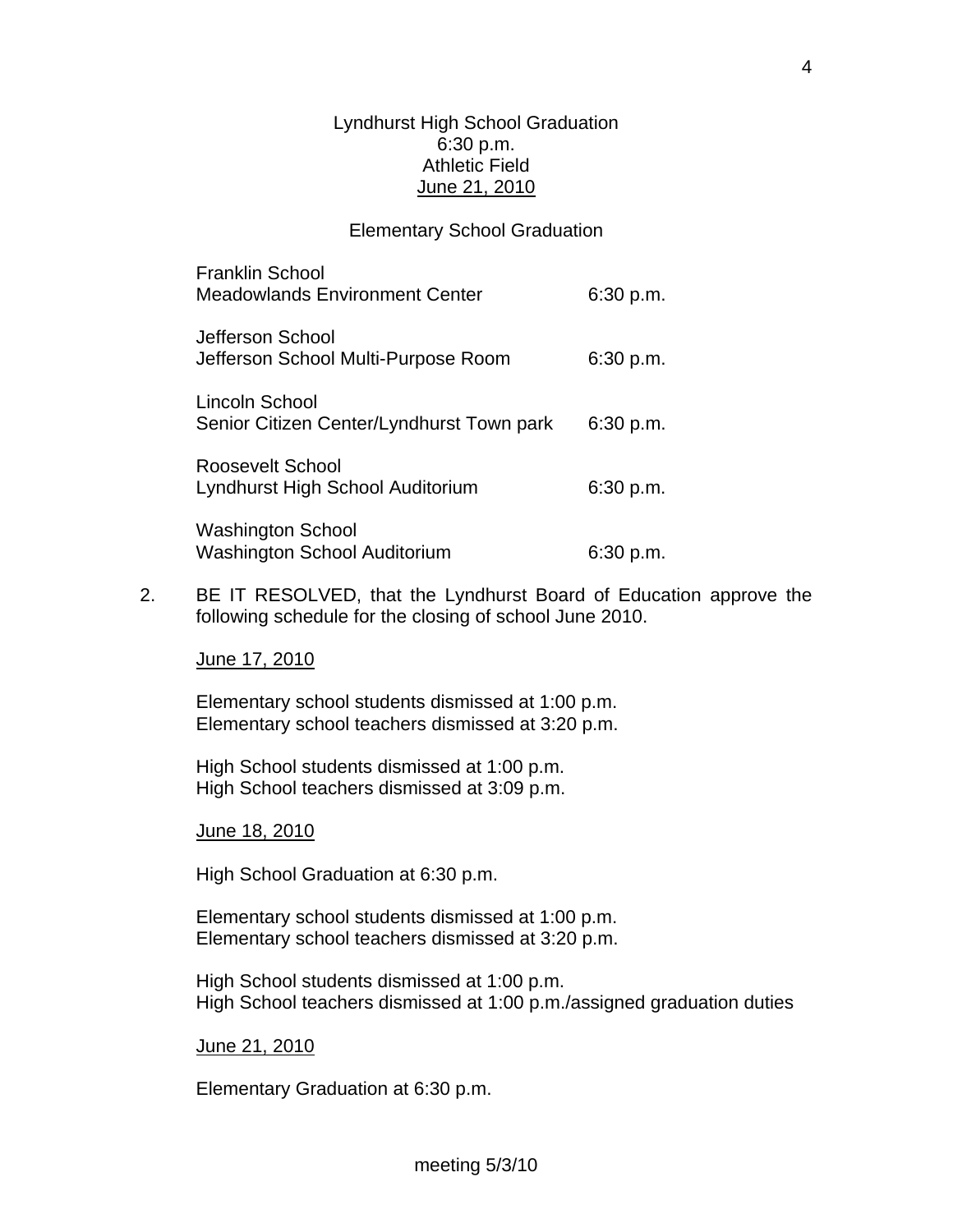Elementary school students dismissed at 1:00 p.m. Elementary teachers dismissed at 3:20 p.m. or 1:00 if assigned graduation duties and the contract of the contract of the contract of the contract of the contract of the contract of the

High School students dismissed at 1:00 p.m. High School teachers dismissed at 3:09 p.m.

3. BE IT RESOLVED, that the Lyndhurst Board of Education adopt curriculum as outlined in the Program of Studies 2010-2011 for the Lyndhurst High School. Copy of Program of Studies 2010-2011 on file in the Superintendent's Office and Lyndhurst High School as required by monitoring regulation.

## Rules and Regulations Committee

Any Board member who takes exception to any of the following listed actions under the category of Rules and Regulations may so indicate now and a separate motion for each of the excepted actions will be entertained.

Motion made by Stephen Vendola second by Ronald Grillo that the following Rules and Regulations actions of the Board numbered 1 through 1 exception actions be adopted.

Roll Call For: (9) William Barnaskas, Louis Bilis, James Cunniff, Thomas DiMascio, Ronald Grillo, Christine Melleno, Stephen Vendola, Ellen Young, James Hooper

1. BE IT RESOLVED, that the Lyndhurst Board of Education approve the Seniority List of all certified staff members of the Lyndhurst Public School District 2009-10 school year. A copy is in the confidential file in the Superintendent's Office.

## Student Activities and Recognition Committee

Any Board member who takes exception to any of the following listed actions under the category of Student Activities and Recognition may so indicate now and a separate motion for each of the excepted actions will be entertained.

Motion made by Christine Melleno second by Ronald Grillo that the following Student Activities and Recognition actions of the Board numbered 1 through 11 exception actions be adopted.

Roll Call For: (9) William Barnaskas, Louis Bilis, James Cunniff, Thomas DiMascio, Ronald Grillo, Christine Melleno, Stephen Vendola, Ellen Young, James Hooper.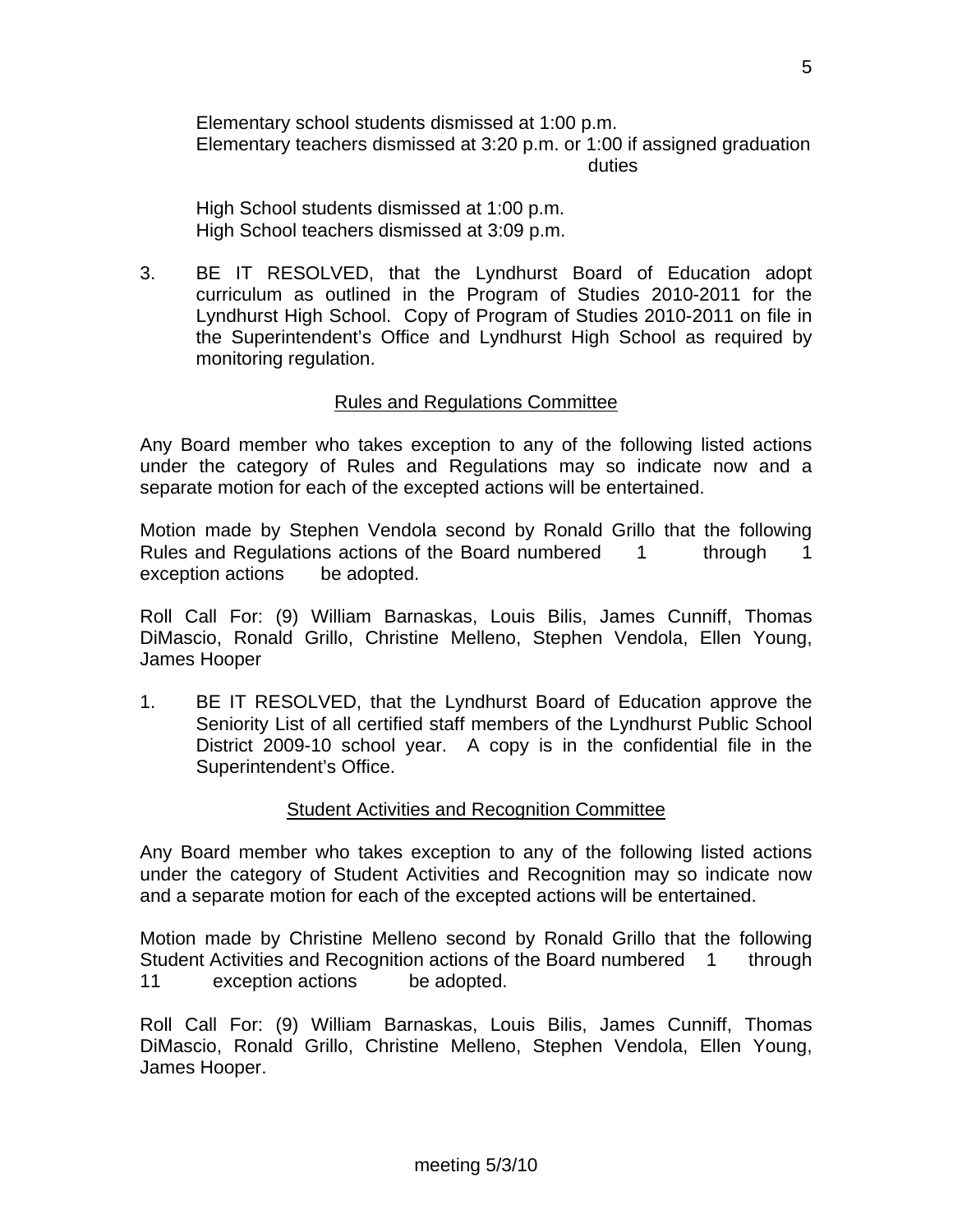- 1. BE IT RESOLVED, that the Lyndhurst Board of Education approve home instruction for one (1) student, subject to state approval.
- 2. BE IT RESOLVED, that the Lyndhurst Board of Education grant permission for one classified student to attend the Mary A. Dobbins School, Mt. Holly, effective April 15, 2010, with a tuition of \$13,036.95, prorated. (\$289.71 per diem rate for 45 days remaining in this school year).
- 3. BE RESOLVED, that the Lyndhurst Board of Education grant permission for one classified student to attend the South Bergen Jointure Commissions Valley Brook Campus, effective April 13, 2010, at a tuition of \$17,220.00, prorated.
- 4. BE IT RESOLVED, that the Lyndhurst Board of Education grant permission for one classified student to attend the South Bergen Jointure Commissions Rutherford Campus, effective March 29, 2010, at a tuition of \$17,220.00 prorated.
- 5. BE IT RESOLVED, that the Lyndhurst Board of Education grant permission for one classified student to attend the South Bergen Jointure Commissions Rutherford Campus, effective March 22, 2010, at a tuition of \$17,220.00, prorated.
- 6. BE IT RESOLVED, that the Lyndhurst Board of Education grant permission for one classified student to attend the South Bergen Jointure Commissions Moonachie Campus, effective march 15, 2010, at a tuition of \$30,390.00, prorated. Transportation through SBJC.
- 7. BE IT RESOLVED, that the Lyndhurst Board of Education grant permission for one classified student to attend the South Bergen Jointure Commissions Jefferson Campus, effective March 17, 2010, at a tuition of \$30,390.00, prorated. Transportation through Lyndhurst.
- 8. BE IT RESOLVED, that the Lyndhurst Board of Education grant permission for one classified student to attend the South Bergen Jointure Commissions Rutherford Campus, effective April 20, 2010, at a tuition of \$50,675.00, prorated. Transportation through SBJC.
- 9. BE IT RESOLVED, that the Lyndhurst Board of Education grant permission for one classified student to attend the South Bergen Jointures Commissions Lyndhurst campus, effective April 19, 2010, at a tuition of \$43,500.00, prorated.
- 10. BE IT RESOLVED, that the Lyndhurst Board of Education, as provided for in Chapter 172 Laws of 1979, does hereby authorize membership of the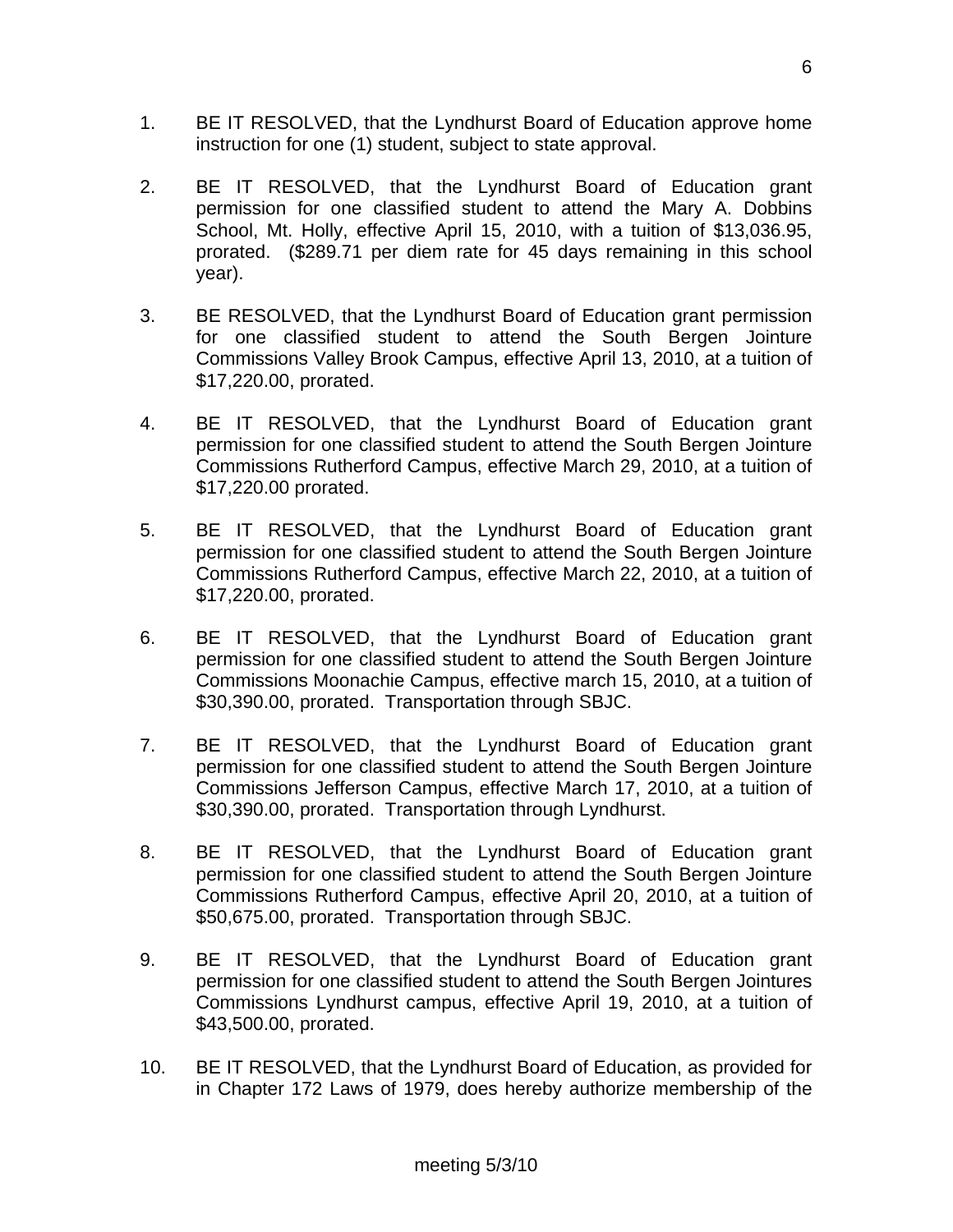Lyndhurst High School in the New Jersey State Interscholastic Athletic Association for the 2010-11 school year to participate in the approved interschool athletic program sponsored by the NJSIAA and,

 BE IT FURTHER RESOLVED, that the Lyndhurst Board of Education agrees to be governed by the Constitution By Laws and Rules and Regulations of the NJSIAA for the 2010-11 school year.

11. BE IT RESOLVED, that the Lyndhurst Board of Education grant permission to continue with the co-op program between Lyndhurst High School and North Arlington High School wrestling for the 2010-11 school year.

## Personnel Committee

Any Board member who takes exception to any of the following listed actions under the category of Personnel may so indicate now and a separate motion for each of the excepted actions will be entertained.

Motion made by James Cunniff second by Ronald Grillo that the following Personnel actions of the Board numbered 1 through 8 exception actions be adopted.

Roll Call For: (9) William Barnaskas, Louis Bilis, James Cunniff, Thomas DiMascio, Ronald Grillo, Christine Melleno, Stephen Vendola, Ellen Young, James Hooper.

1. BE IT RESOLVED, at the recommendation of Joseph Abate, Jr., Superintendent of Schools, School Business Administrator, Board Secretary, that the Lyndhurst Board of Education place the following employee on the proper step of the salary guide.

 Luann Voza From: MA45@\$75,100 To: [Ed.D@\\$82,105](mailto:Ed.D@$82,105) effective September 1, 2010

2. BE IT RESOLVED, at the recommendation of Joseph Abate, Jr., Superintendent of Schools, School Business Administrator, Board Secretary, that the Lyndhurst Board of Education appoint the following coaches for the 2010 Fall Sports Season.

Nicole Cortese Assistant Girls Soccer Coach \$4,614.00.

Robert Fagan Assistant Boys Soccer Coach \$4,614.00

3. BE IT RESOLVED, at the recommendation of Joseph Abate, Jr., Superintendent of Schools, School Business Administrator, Board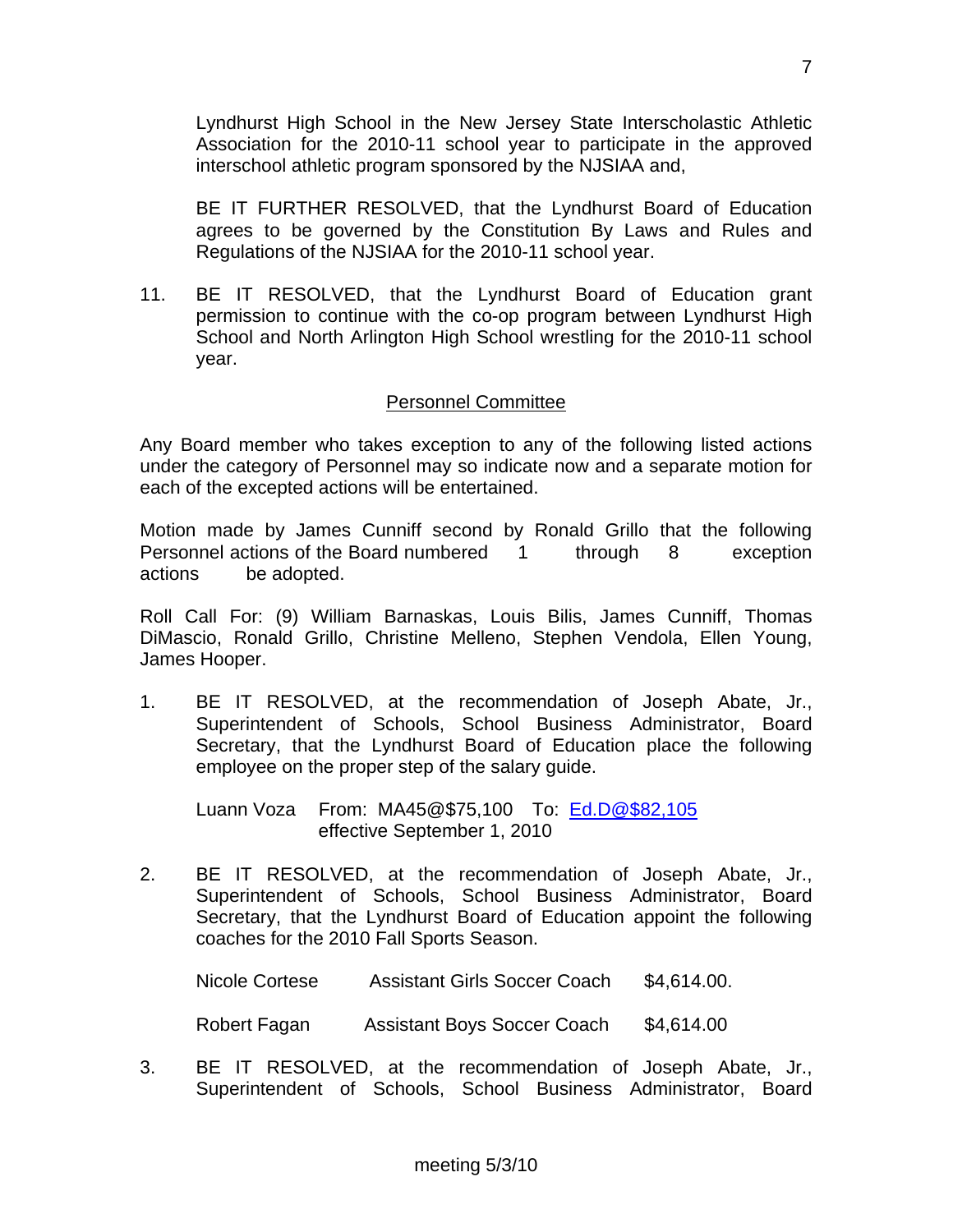Secretary, that the Lyndhurst Board of Education appoint the following non-paid assistant coach for the boys track team.

Luann Voza boys track

4. BE IT RESOLVED, at the recommendation of Joseph Abate, Jr., Superintendent of Schools, School Business Administrator, Board Secretary, that the Lyndhurst Board of Education approve the following Professional Development Opportunities.

| James Cunniff<br><b>Board Member</b>  | 5/15/10, NJSB Delegate Assembly/A5<br>approx. \$220.00                                                            |
|---------------------------------------|-------------------------------------------------------------------------------------------------------------------|
| <b>James Cunniff</b>                  | NJSBA 3Rs for New and Not-So-New Board<br>Members; 5/24/10, Metuchen HS,<br>approximately \$9.14                  |
| <b>James Cunniff</b>                  | NJSBA Governance I: New Board Member<br>Orientation Training, Robbinsville, NJ<br>approximately \$18.84           |
| <b>Christine Melleno</b>              | NJSBA Governance I: New Board Member<br>Orientation Training, Robbinsville, NJ<br>approximately \$18.84           |
| Jeff Radigan<br><b>HS</b>             | <b>Coaching Clinic</b><br>5/14,15,16, 2010, Nike Championship Basketball<br>Clinic, approx. \$428.00              |
| <b>Perrin Mosca</b><br><b>HS</b>      | <b>Coaching Clinic</b><br>5/14,15,16, 2010, Nike Championship<br>Basketball Clinic, approx. \$120.00              |
| Tom Thomas<br><b>Athletic Trainer</b> | <b>Coaching Clinic</b><br>$6/22$ -25,2010, NATA's $61st$ Annual Meeting & Clinical<br>Symposium, approx. \$210.00 |
| <b>Nick Dellosa</b><br><b>HS</b>      | 4/24/10, Making Music Your Own<br>approx. \$15.16                                                                 |
| Katherine Falcicchio<br>Franklin      | 4/30/10, Displaying Data in Multiple<br>Ways, approx. \$4.96                                                      |
| <b>Rick Falcicchio</b><br>HS          | 3/31/10, The Shapes of Algebra, PRISM<br>approx. \$76.48                                                          |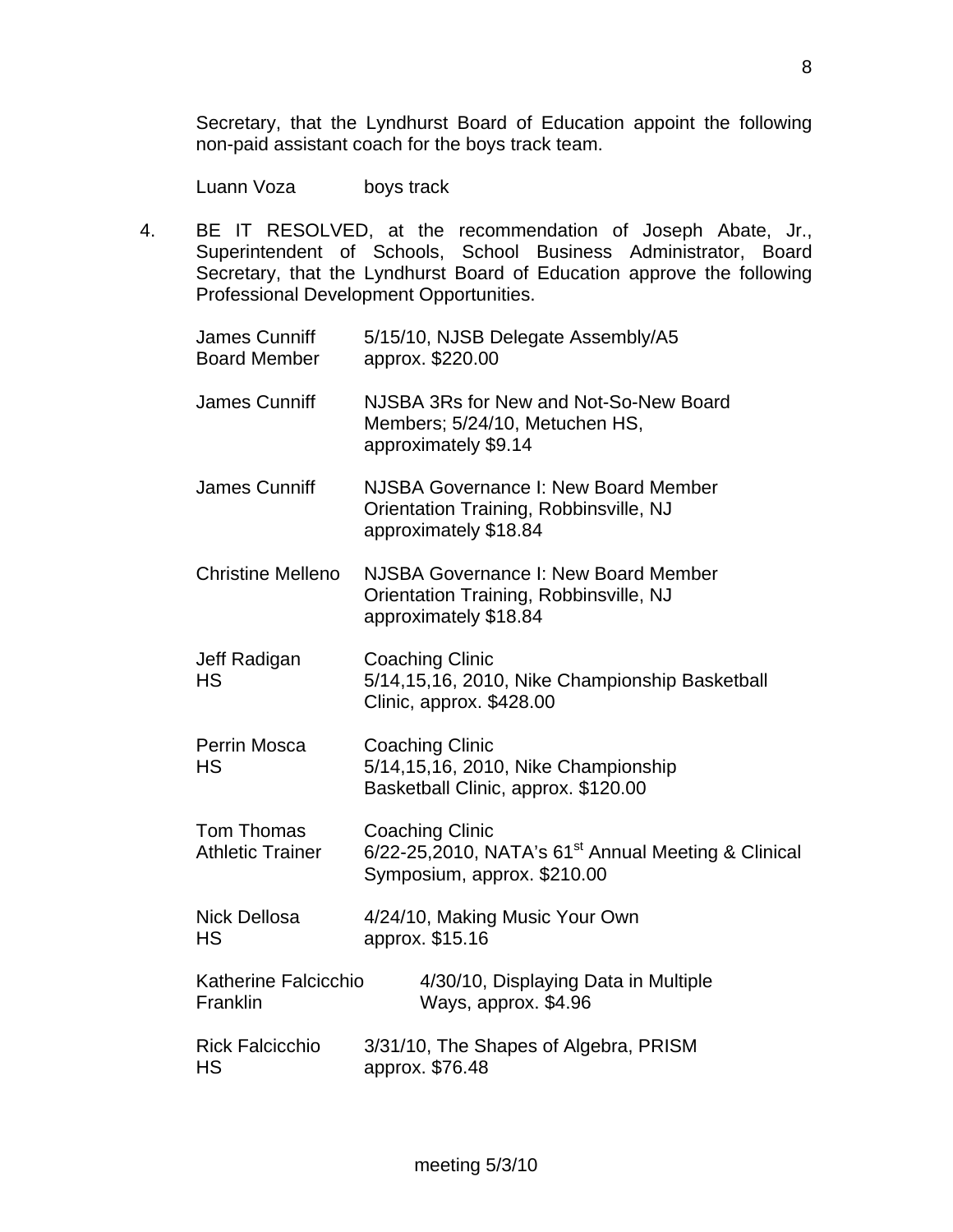| Diana Ferrell<br>Washington                                  | 4/30/10, Displaying Data in Multiple Ways<br>PRISM, approx. \$4.96                                                     |
|--------------------------------------------------------------|------------------------------------------------------------------------------------------------------------------------|
| Angela lannitelli<br>Sp. Srvs.<br>Meghan Marmora<br>Columbus | 5/21/10, Social & Cultural Competence<br>approx. \$89.00<br>$3/25/10$ , Data Analysis ( $3rd$ grade)<br>approx. \$3.10 |
| Janice Martin<br>Dir. Sp.Srvs.                               | 5/17/10, NJAPSA Director's Academy<br>approx. \$85.00                                                                  |
| Maryann Mule<br>HS                                           | 4/29/10, Art Therapy for Grief & Loss<br>approx. \$157.06                                                              |
| Jill Tozduman<br>HS                                          | 4/29/10, Art Therapy for Grief & Loss<br>approx. \$169.77                                                              |
| Elena Wise<br>Roosevelt                                      | 4/23/10, Making Music: Beyond the Traditional<br>Classroom, approx. \$14.46                                            |

- 5. BE IT RESOLVED, at the recommendation of Joseph Abate, Jr., Superintendent of Schools, School Business Administrator, Board Secretary, that the Lyndhurst Board of Education accept the volunteer services of Dr. Robert Haley, Chiropractor, for the 2010-11 school year.
- 6. BE IT RESOLVED, at the recommendation of Joseph Abate, Jr., Superintendent of Schools, School Business Administrator, Board Secretary, that the Lyndhurst Board of Education grant the following college students permission to do their student teaching, observation, etc., in the Lyndhurst Public Schools in order to fulfill their course requirements.

| Natasha Boyce                             | Observation, 3/26/10, 2 hours                                                    |
|-------------------------------------------|----------------------------------------------------------------------------------|
| Montclair State Univ.                     | Jefferson, grade 1                                                               |
| Rossella Quattromini                      | Observation, 6 hours, 4/22/10                                                    |
| New Jersey Univ.                          | Franklin, grade 4                                                                |
| Megha Shah<br><b>Felician College</b>     | <b>Student Teaching</b><br>September 2 - December 17, 2010<br>Washington, Kdgn.  |
| Staci Sochaski<br><b>Caldwell College</b> | <b>Student Teaching</b><br>September 7 – December 17, 2010<br>Roosevelt, grade 4 |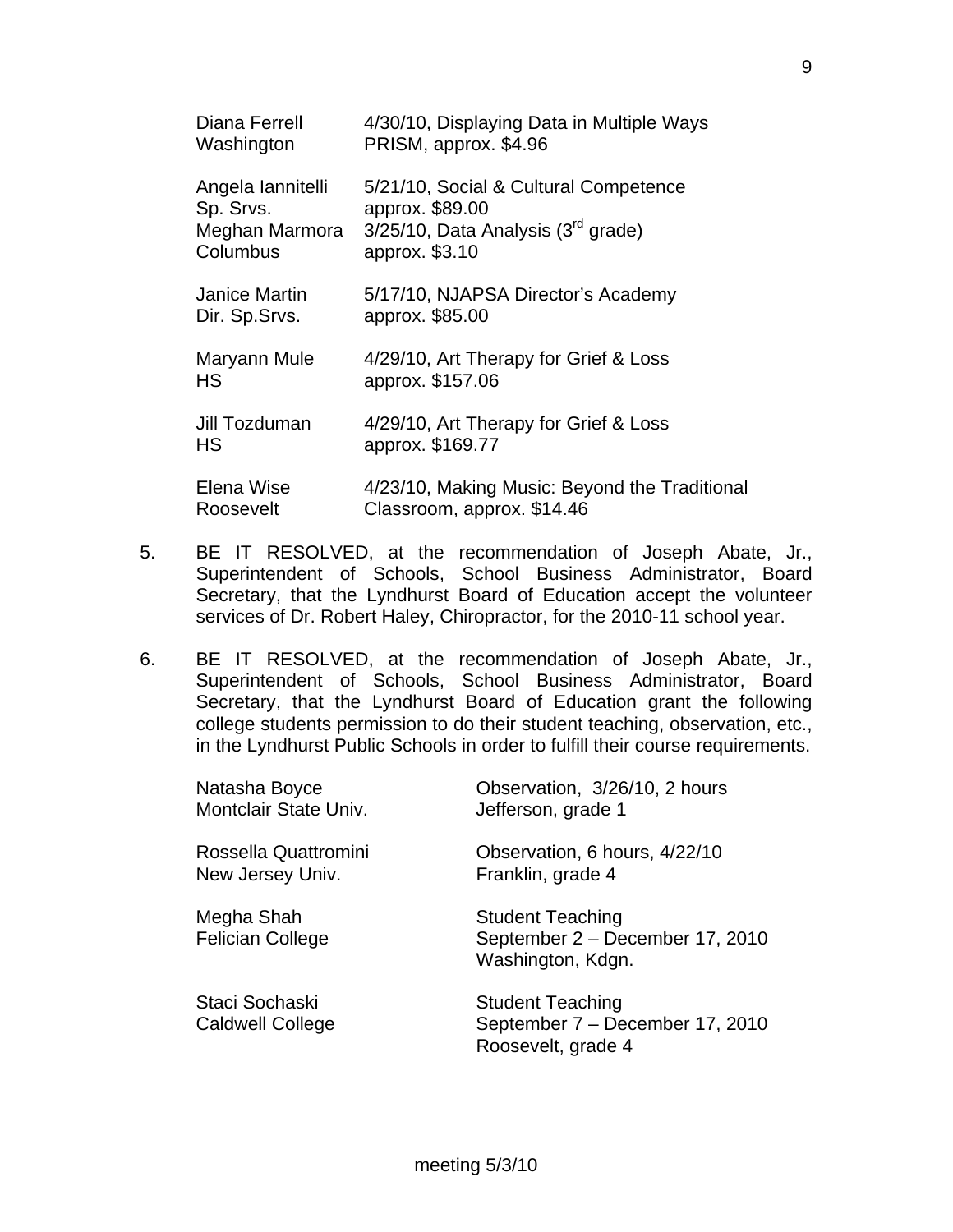| Shawna Somma<br><b>Caldwell College</b>       | <b>Student Teaching</b><br>September 7 - October 26, 2010<br>Jefferson, grade 3 |
|-----------------------------------------------|---------------------------------------------------------------------------------|
|                                               | <b>Student Teaching</b><br>October 27 - December 17, 2010<br>Jefferson, LD      |
| Dora Weiss<br><b>Bergen Community College</b> | Observation, 4 hours, 3/30/10<br>Jefferson, Grade K, 1, 2                       |

7. BE IT RESOLVED, that the Lyndhurst Board of Education, a body politic of the State of New Jersey, does hereby acknowledge and agree to indemnify the individual members of the Lyndhurst Board of Education; William Barnaskas, Louis Bilis, James Cunniff, Thomas DiMascio, Ronald Grillo, Christine Melleno, Steven Vendola, Ellen Young, James Hooper, and Joseph Abate, Jr., Superintendent of Schools, School Business Administrator, Boad Secretary and save him/her harmless from any loss, damage or expense arising from any claim or demand of any person to or against the Lyndhurst Board of Education and/or individuals above mentioned on account of our indirectly as a result of any legal action taken against him/her, or them, while acting in the capacity as a member of the Lyndhurst Board of Education.

 In case any action, or actions, or other legal proceedings shall be brought or instituted against the above referenced individuals on such basis as stated above, the Lyndhurst Board of Education will assume the defense thereof, and will indemnity and save harmless those individuals against all costs, expenses, counsel fees and judgments resulting there from providing the individual reasonably cooperates with the Lyndhurst Board of Education, its agencies, employees and designees in the defense of said legal proceedings or actions. The individual wishing to revoke this indemnification shall provide written notice to the Lyndhurst Board of Education by means of certified mail return requested of any such legal proceedings or actions and in the event such notice is sent and said above referenced individual refuses to reasonably cooperate in the defense of said legal proceeding this indemnification shall be declared null and void and of no effect.

8. BE IT RESOLVED, at the recommendation of Joseph Abate, Jr., Superintendent of Schools, School Business Administrator, Board Secretary, that the Lyndhurst Board of Education approve that attached list of substitute teachers for the 2009-10 school year. Employment will be provisional, subject to authorization approval for emergent hiring pending completion of criminal history back ground check, and subject to submission of all required application documents.